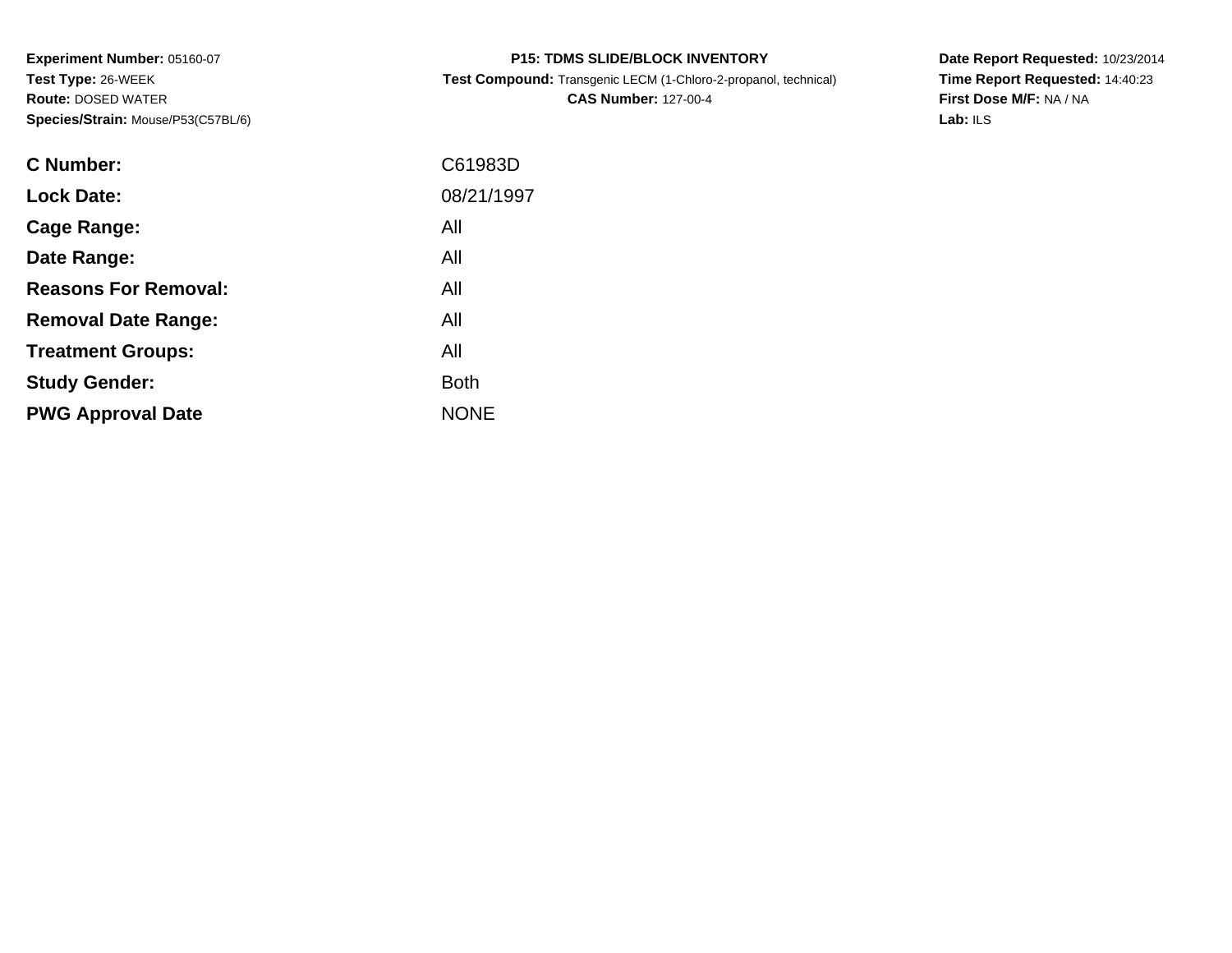**Test Type:** 26-WEEK

**Route:** DOSED WATER

**Species/Strain:** Mouse/P53(C57BL/6)

### **P15: TDMS SLIDE/BLOCK INVENTORY**

**Test Compound:** Transgenic LECM (1-Chloro-2-propanol, technical)

# **CAS Number:** 127-00-4

**Date Report Requested:** 10/23/2014**Time Report Requested:** 14:40:23**First Dose M/F:** NA / NA**Lab:** ILS

| <b>SPECIES: Mouse</b>       |                          |                        | <b>STRAIN: P53(C57BL/6)</b> |                          |                             | <b>SEX: MALE</b> | <b>DOSE LEVEL: 0 PPM</b> |
|-----------------------------|--------------------------|------------------------|-----------------------------|--------------------------|-----------------------------|------------------|--------------------------|
| <b>CID</b><br><b>NUMBER</b> | INDIVIDUAL<br>ANIMAL NO. | <b>HISTO</b><br>NUMBER | NMBR OF<br><b>SLIDES</b>    | NMBR OF<br><b>BLOCKS</b> | <b>WET</b><br><b>TISSUE</b> |                  |                          |
| 663                         | 00663                    | T081\\04-663           |                             |                          | Y N                         |                  |                          |
| 664                         | 00664                    | T081\\04-664           |                             |                          | Y N                         |                  |                          |
| 667                         | 00667                    | T081\\04-667           |                             |                          | Y N                         |                  |                          |
| 668                         | 00668                    | T081\\04-668           |                             |                          | Y N                         |                  |                          |
| 670                         | 00670                    | T081\\04-670           |                             |                          | Y N                         |                  |                          |
| 676                         | 00676                    | T081\\04-676           |                             |                          | Y N                         |                  |                          |
| 679                         | 00679                    | T081\\04-679           |                             |                          | Y N                         |                  |                          |
| 689                         | 00689                    | T081\\04-689           |                             |                          | Y N                         |                  |                          |
| 722                         | 00722                    | T081\\04-722           |                             |                          | Y N                         |                  |                          |
| 724                         | 00724                    | T081\\04-724           |                             |                          | Y N                         |                  |                          |

 IN MY OPINION THIS MATERIAL IS OF SUFFICIENT QUALITY TO BE RETAINED IN THECARCINOGENESIS REPOSITORY UNLESS THE MATERIAL IS MARKED WITH AN ASTERISK

REVIEWED BY REPOSITORY SUPERVISOR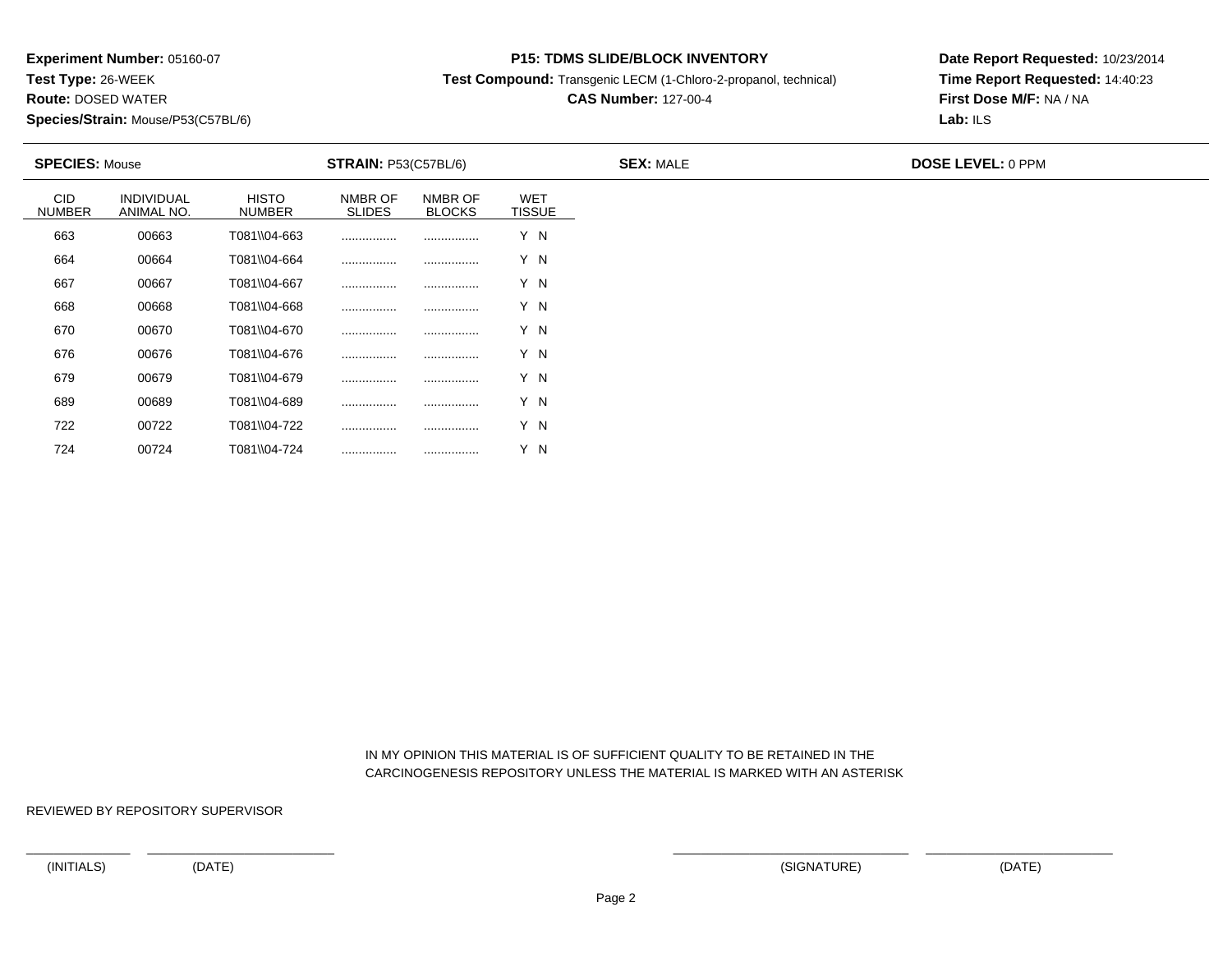**Test Type:** 26-WEEK

**Route:** DOSED WATER

**Species/Strain:** Mouse/P53(C57BL/6)

### **P15: TDMS SLIDE/BLOCK INVENTORY**

**Test Compound:** Transgenic LECM (1-Chloro-2-propanol, technical)

# **CAS Number:** 127-00-4

**Date Report Requested:** 10/23/2014**Time Report Requested:** 14:40:23**First Dose M/F:** NA / NA**Lab:** ILS

| <b>SPECIES: Mouse</b>       |                                 |                               | <b>STRAIN: P53(C57BL/6)</b> |                          |                             | <b>SEX: MALE</b> | <b>DOSE LEVEL: 1000 PPM</b> |  |
|-----------------------------|---------------------------------|-------------------------------|-----------------------------|--------------------------|-----------------------------|------------------|-----------------------------|--|
| <b>CID</b><br><b>NUMBER</b> | <b>INDIVIDUAL</b><br>ANIMAL NO. | <b>HISTO</b><br><b>NUMBER</b> | NMBR OF<br><b>SLIDES</b>    | NMBR OF<br><b>BLOCKS</b> | <b>WET</b><br><b>TISSUE</b> |                  |                             |  |
| 671                         | 00671                           | T081\\04-671                  | .                           |                          | Y N                         |                  |                             |  |
| 672                         | 00672                           | T081\\04-672                  |                             |                          | Y N                         |                  |                             |  |
| 686                         | 00686                           | T081\\04-686                  |                             |                          | Y N                         |                  |                             |  |
| 687                         | 00687                           | T081\\04-687                  |                             |                          | Y N                         |                  |                             |  |
| 691                         | 00691                           | T081\\04-691                  |                             | .                        | Y N                         |                  |                             |  |
| 706                         | 00706                           | T081\\04-706                  |                             |                          | Y N                         |                  |                             |  |
| 709                         | 00709                           | T081\\04-709                  |                             |                          | Y N                         |                  |                             |  |
| 710                         | 00710                           | T081\\04-710                  |                             |                          | Y N                         |                  |                             |  |
| 721                         | 00721                           | T081\\04-721                  |                             |                          | Y N                         |                  |                             |  |

 IN MY OPINION THIS MATERIAL IS OF SUFFICIENT QUALITY TO BE RETAINED IN THECARCINOGENESIS REPOSITORY UNLESS THE MATERIAL IS MARKED WITH AN ASTERISK

REVIEWED BY REPOSITORY SUPERVISOR

732

<sup>00732</sup> T081\\04-732 ................ ................ Y N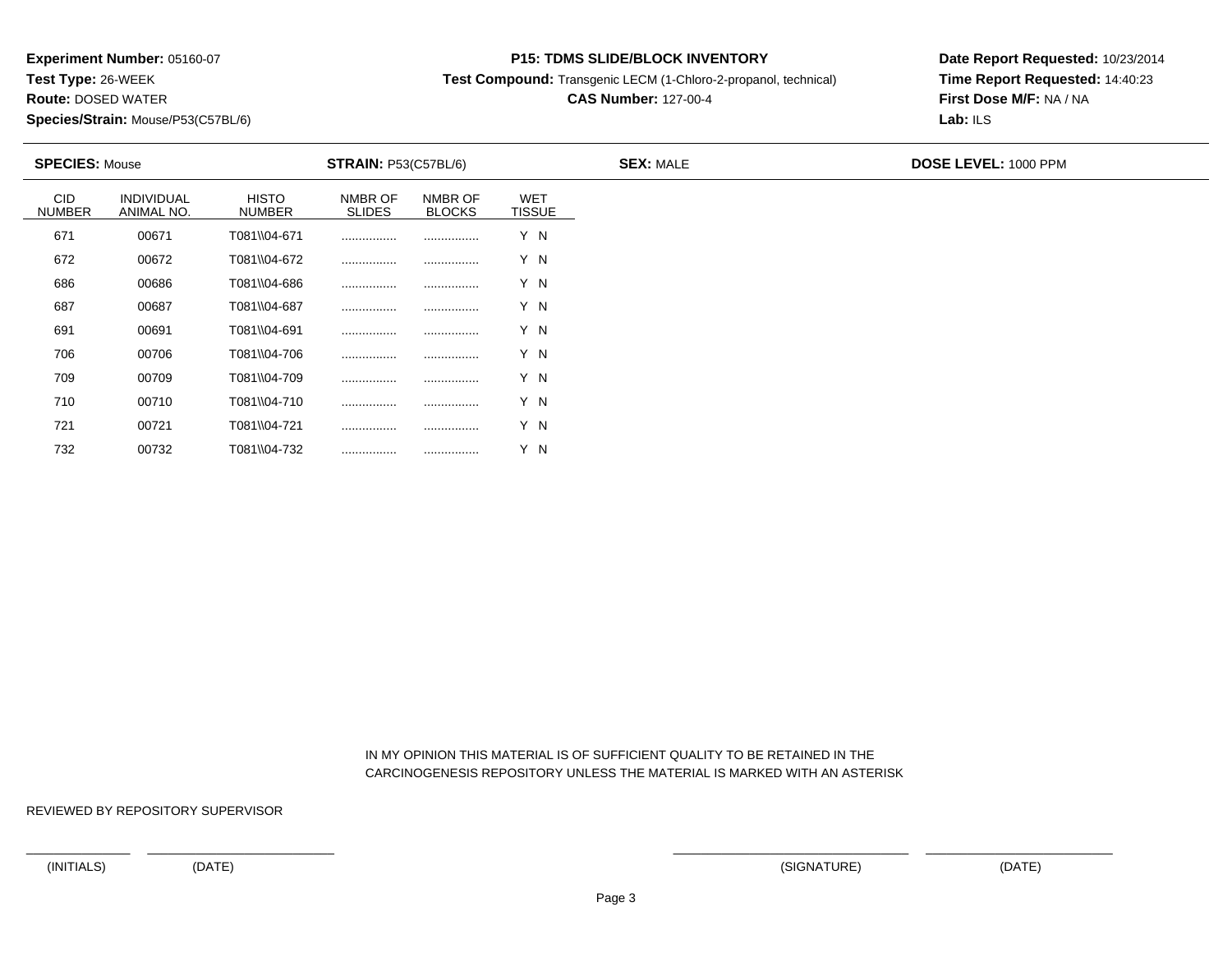**Test Type:** 26-WEEK

**Route:** DOSED WATER

**Species/Strain:** Mouse/P53(C57BL/6)

### **P15: TDMS SLIDE/BLOCK INVENTORY**

**Test Compound:** Transgenic LECM (1-Chloro-2-propanol, technical)

# **CAS Number:** 127-00-4

**Date Report Requested:** 10/23/2014**Time Report Requested:** 14:40:23**First Dose M/F:** NA / NA**Lab:** ILS

| <b>SPECIES: Mouse</b>       |                          |                        | <b>STRAIN: P53(C57BL/6)</b> |                          |                      |  |  |
|-----------------------------|--------------------------|------------------------|-----------------------------|--------------------------|----------------------|--|--|
| <b>CID</b><br><b>NUMBER</b> | INDIVIDUAL<br>ANIMAL NO. | <b>HISTO</b><br>NUMBER | NMBR OF<br><b>SLIDES</b>    | NMBR OF<br><b>BLOCKS</b> | WET<br><b>TISSUE</b> |  |  |
|                             | 00665                    |                        |                             |                          | Y N                  |  |  |
|                             | 00675                    |                        |                             |                          | Y N                  |  |  |
|                             | 00677                    |                        |                             |                          | Y N                  |  |  |
|                             | 00682                    |                        |                             |                          | Y N                  |  |  |
|                             | 00742                    |                        |                             |                          | Y N                  |  |  |
|                             | 00705                    |                        | .                           |                          | Y N                  |  |  |
|                             | 00717                    |                        |                             |                          | Y N                  |  |  |
|                             | 00725                    |                        | .                           |                          | Y N                  |  |  |
|                             | 00731                    |                        | .                           |                          | Y N                  |  |  |
|                             | 00688                    |                        |                             |                          | Y N                  |  |  |

 IN MY OPINION THIS MATERIAL IS OF SUFFICIENT QUALITY TO BE RETAINED IN THECARCINOGENESIS REPOSITORY UNLESS THE MATERIAL IS MARKED WITH AN ASTERISK

REVIEWED BY REPOSITORY SUPERVISOR

................ ................ ................ Y N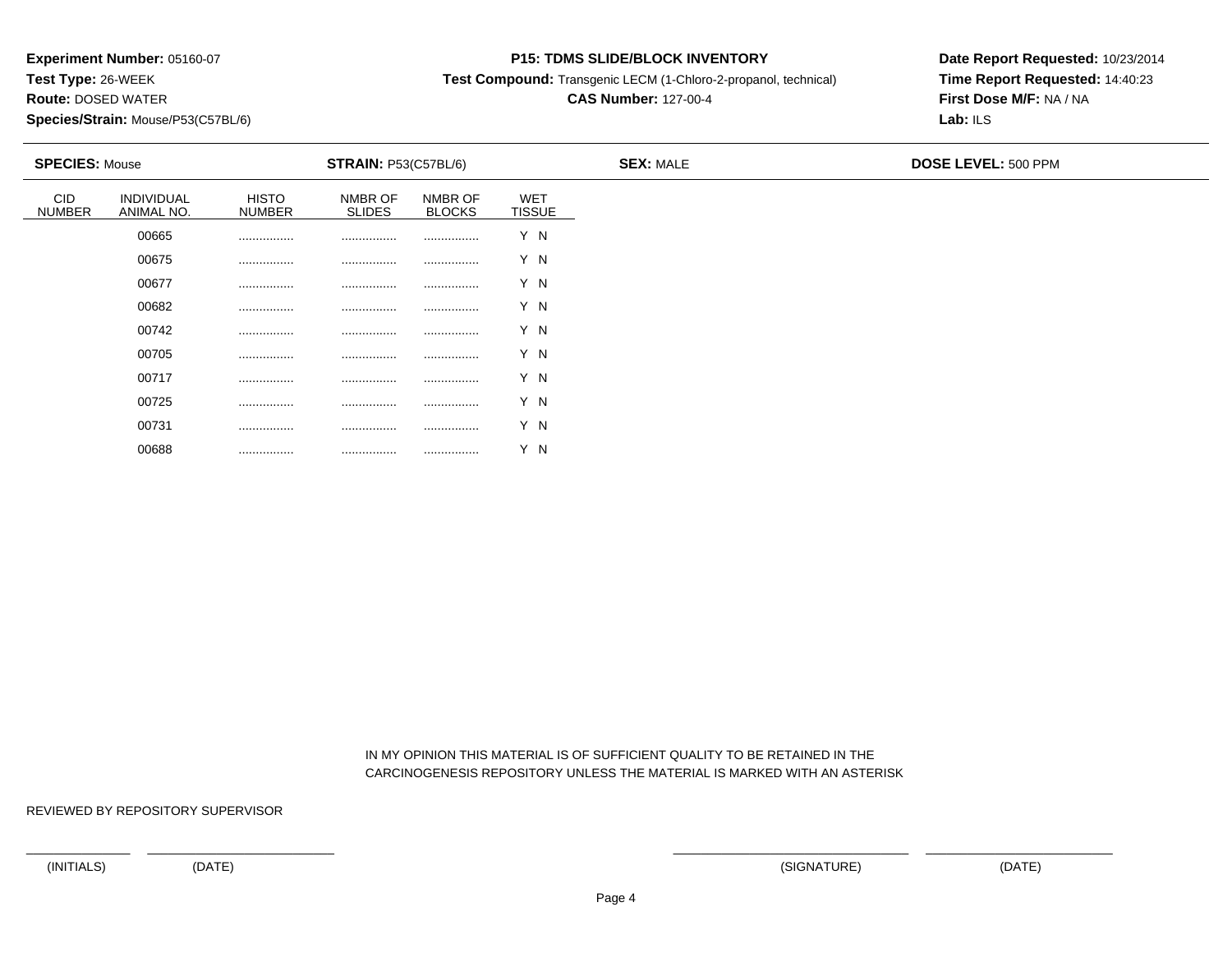**Test Type:** 26-WEEK

**Route:** DOSED WATER

**Species/Strain:** Mouse/P53(C57BL/6)

### **P15: TDMS SLIDE/BLOCK INVENTORY**

**Test Compound:** Transgenic LECM (1-Chloro-2-propanol, technical)

## **CAS Number:** 127-00-4

**Date Report Requested:** 10/23/2014**Time Report Requested:** 14:40:23**First Dose M/F:** NA / NA**Lab:** ILS

| <b>SPECIES: Mouse</b>       |                          |                               | <b>STRAIN: P53(C57BL/6)</b> |                          |                             | <b>SEX: MALE</b> | <b>DOSE LEVEL: 250 PPM</b> |  |  |
|-----------------------------|--------------------------|-------------------------------|-----------------------------|--------------------------|-----------------------------|------------------|----------------------------|--|--|
| <b>CID</b><br><b>NUMBER</b> | INDIVIDUAL<br>ANIMAL NO. | <b>HISTO</b><br><b>NUMBER</b> | NMBR OF<br><b>SLIDES</b>    | NMBR OF<br><b>BLOCKS</b> | <b>WET</b><br><b>TISSUE</b> |                  |                            |  |  |
|                             | 00666                    |                               |                             |                          | Y N                         |                  |                            |  |  |
|                             | 00695                    |                               |                             |                          | Y N                         |                  |                            |  |  |
|                             | 00699                    |                               |                             |                          | Y N                         |                  |                            |  |  |
|                             | 00714                    | .                             | .                           |                          | Y N                         |                  |                            |  |  |
|                             | 00745                    |                               |                             |                          | Y N                         |                  |                            |  |  |
|                             | 00729                    |                               |                             |                          | Y N                         |                  |                            |  |  |
|                             | 00735                    |                               |                             |                          | Y N                         |                  |                            |  |  |
|                             | 00738                    | .                             | .                           |                          | Y N                         |                  |                            |  |  |
|                             | 00743                    |                               |                             |                          | Y N                         |                  |                            |  |  |
|                             | 00726                    |                               |                             |                          | Y N                         |                  |                            |  |  |

 IN MY OPINION THIS MATERIAL IS OF SUFFICIENT QUALITY TO BE RETAINED IN THECARCINOGENESIS REPOSITORY UNLESS THE MATERIAL IS MARKED WITH AN ASTERISK

REVIEWED BY REPOSITORY SUPERVISOR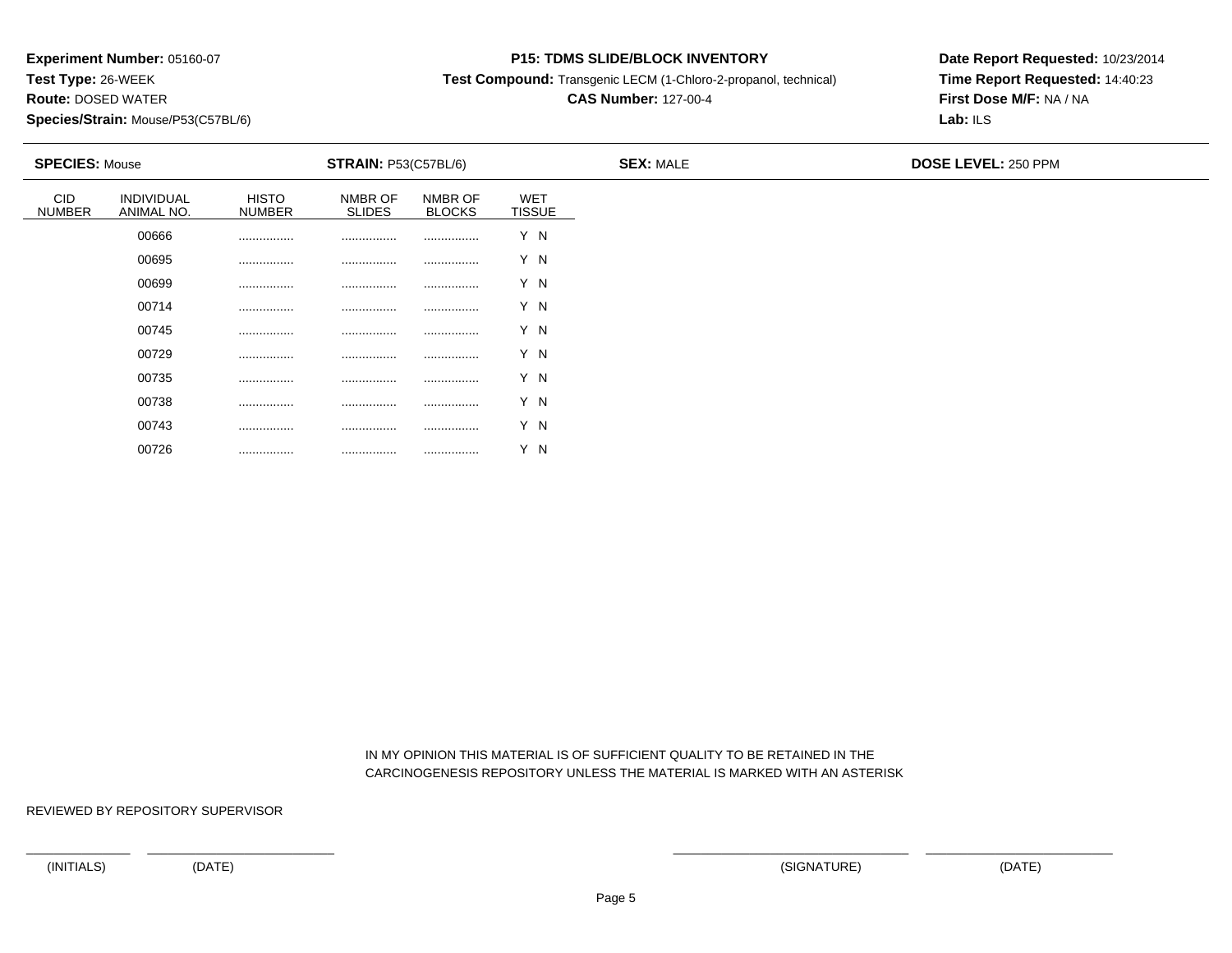**Test Type:** 26-WEEK

**Route:** DOSED WATER

**Species/Strain:** Mouse/P53(C57BL/6)

### **P15: TDMS SLIDE/BLOCK INVENTORY**

**Test Compound:** Transgenic LECM (1-Chloro-2-propanol, technical)

# **CAS Number:** 127-00-4

**Date Report Requested:** 10/23/2014**Time Report Requested:** 14:40:23**First Dose M/F:** NA / NA**Lab:** ILS

| <b>SPECIES: Mouse</b>       |                                 |                        | <b>STRAIN: P53(C57BL/6)</b> |                          |                             | <b>SEX: FEMALE</b> | DOSE LEVEL: 0 PPM |
|-----------------------------|---------------------------------|------------------------|-----------------------------|--------------------------|-----------------------------|--------------------|-------------------|
| <b>CID</b><br><b>NUMBER</b> | <b>INDIVIDUAL</b><br>ANIMAL NO. | <b>HISTO</b><br>NUMBER | NMBR OF<br><b>SLIDES</b>    | NMBR OF<br><b>BLOCKS</b> | <b>WET</b><br><b>TISSUE</b> |                    |                   |
| 580                         | 00580                           | T081\\04-580           |                             |                          | Y N                         |                    |                   |
| 586                         | 00586                           | T081\\04-586           |                             |                          | Y N                         |                    |                   |
| 604                         | 00604                           | T081\\04-604           |                             |                          | Y N                         |                    |                   |
| 631                         | 00631                           | T081\\04-631           |                             |                          | Y N                         |                    |                   |
| 654                         | 00654                           | T081\\04-654           |                             |                          | Y N                         |                    |                   |
| 656                         | 00656                           | T081\\04-656           |                             |                          | Y N                         |                    |                   |
| 657                         | 00657                           | T081\\04-657           |                             |                          | Y N                         |                    |                   |
| 659                         | 00659                           | T081\\04-659           |                             |                          | Y N                         |                    |                   |
|                             | 00605                           |                        |                             |                          | Y N                         |                    |                   |

 IN MY OPINION THIS MATERIAL IS OF SUFFICIENT QUALITY TO BE RETAINED IN THECARCINOGENESIS REPOSITORY UNLESS THE MATERIAL IS MARKED WITH AN ASTERISK

REVIEWED BY REPOSITORY SUPERVISOR

00625

................ ................ ................ Y N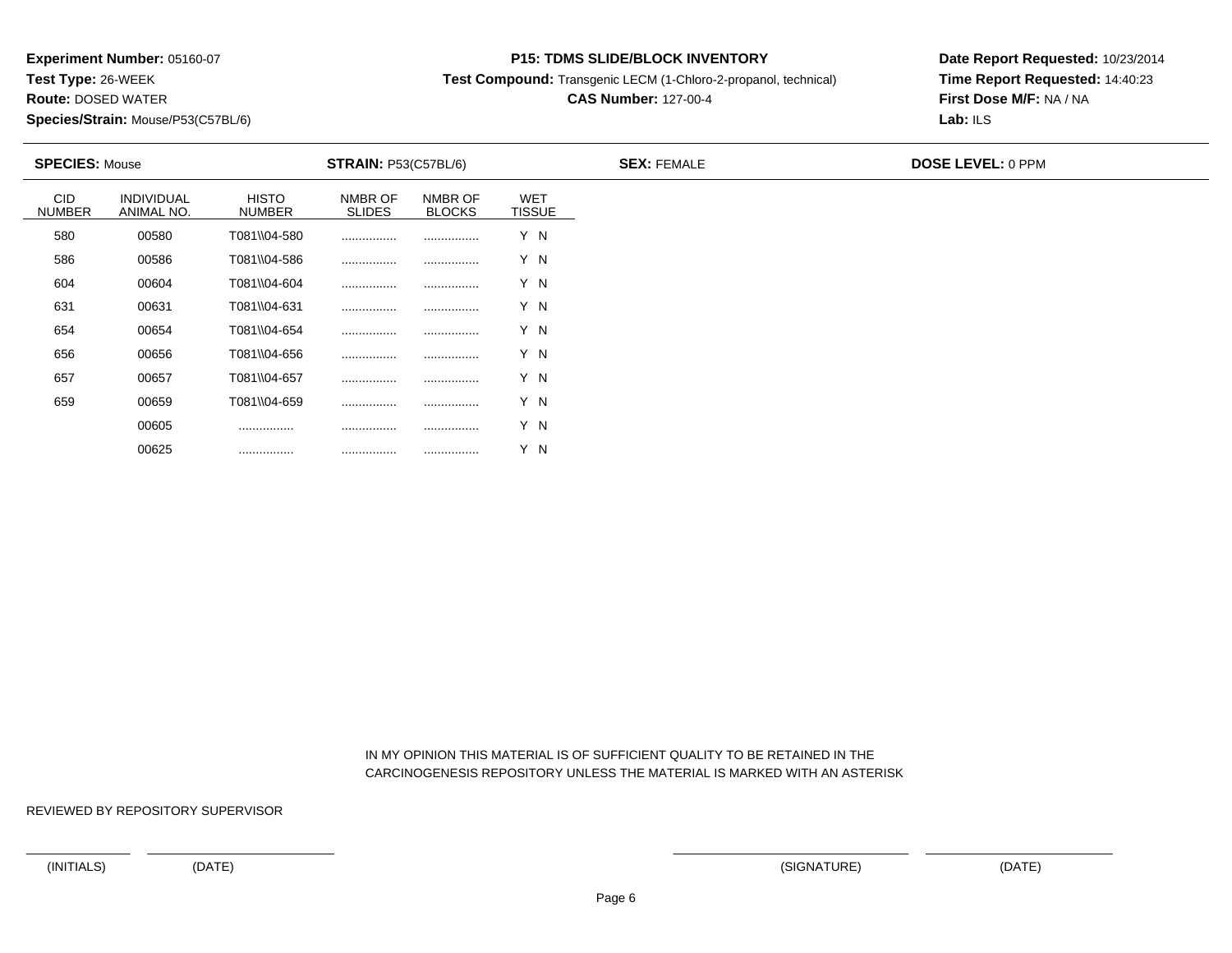**Test Type:** 26-WEEK

**Route:** DOSED WATER

**Species/Strain:** Mouse/P53(C57BL/6)

### **P15: TDMS SLIDE/BLOCK INVENTORY**

**Test Compound:** Transgenic LECM (1-Chloro-2-propanol, technical)

# **CAS Number:** 127-00-4

**Date Report Requested:** 10/23/2014**Time Report Requested:** 14:40:23**First Dose M/F:** NA / NA**Lab:** ILS

| <b>SPECIES: Mouse</b>       |                                 |                               | <b>STRAIN: P53(C57BL/6)</b> |                          |                             | <b>SEX: FEMALE</b> | <b>DOSE LEVEL: 1000 PPM</b> |
|-----------------------------|---------------------------------|-------------------------------|-----------------------------|--------------------------|-----------------------------|--------------------|-----------------------------|
| <b>CID</b><br><b>NUMBER</b> | <b>INDIVIDUAL</b><br>ANIMAL NO. | <b>HISTO</b><br><b>NUMBER</b> | NMBR OF<br><b>SLIDES</b>    | NMBR OF<br><b>BLOCKS</b> | <b>WET</b><br><b>TISSUE</b> |                    |                             |
| 590                         | 00590                           | T081\\04-590                  |                             |                          | Y N                         |                    |                             |
| 596                         | 00596                           | T081\\04-596                  |                             |                          | Y N                         |                    |                             |
| 613                         | 00613                           | T081\\04-613                  |                             |                          | Y N                         |                    |                             |
| 618                         | 00618                           | T081\\04-618                  |                             |                          | Y N                         |                    |                             |
| 637                         | 00637                           | T081\\04-637                  |                             |                          | Y N                         |                    |                             |
| 643                         | 00643                           | T081\\04-643                  |                             |                          | Y N                         |                    |                             |
| 650                         | 00650                           | T081\\04-650                  |                             |                          | Y N                         |                    |                             |
| 651                         | 00651                           | T081\\04-651                  |                             |                          | Y N                         |                    |                             |
| 652                         | 00652                           | T081\\04-652                  |                             |                          | Y N                         |                    |                             |

 IN MY OPINION THIS MATERIAL IS OF SUFFICIENT QUALITY TO BE RETAINED IN THECARCINOGENESIS REPOSITORY UNLESS THE MATERIAL IS MARKED WITH AN ASTERISK

REVIEWED BY REPOSITORY SUPERVISOR

660

<sup>00660</sup> T081\\04-660 ................ ................ Y N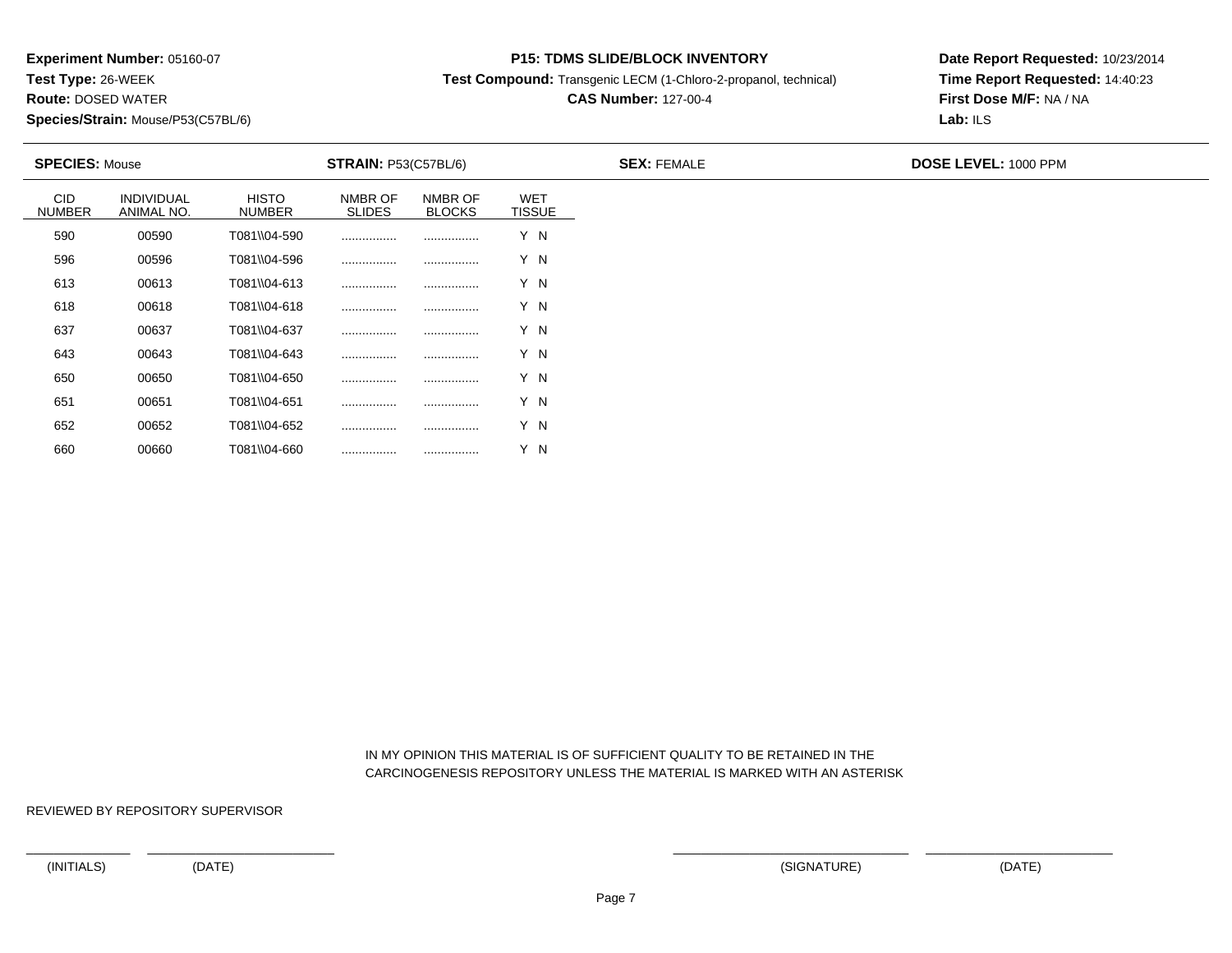**Test Type:** 26-WEEK

**Route:** DOSED WATER

**Species/Strain:** Mouse/P53(C57BL/6)

### **P15: TDMS SLIDE/BLOCK INVENTORY**

**Test Compound:** Transgenic LECM (1-Chloro-2-propanol, technical)

## **CAS Number:** 127-00-4

**Date Report Requested:** 10/23/2014**Time Report Requested:** 14:40:23**First Dose M/F:** NA / NA**Lab:** ILS

| <b>SPECIES: Mouse</b> |                          |                        | <b>STRAIN: P53(C57BL/6)</b> |                          |                      | <b>SEX: FEMALE</b> | <b>DOSE LEVEL: 250 PPM</b> |
|-----------------------|--------------------------|------------------------|-----------------------------|--------------------------|----------------------|--------------------|----------------------------|
| CID<br>NUMBER         | INDIVIDUAL<br>ANIMAL NO. | HISTO<br><b>NUMBER</b> | NMBR OF<br><b>SLIDES</b>    | NMBR OF<br><b>BLOCKS</b> | WET<br><b>TISSUE</b> |                    |                            |
|                       | 00582                    |                        |                             |                          | Y N                  |                    |                            |
|                       | 00588                    |                        |                             |                          | Y N                  |                    |                            |
|                       | 00589                    | .                      |                             |                          | Y N                  |                    |                            |
|                       | 00592                    | .                      | .                           |                          | Y N                  |                    |                            |
|                       | 00661                    |                        |                             |                          | Y N                  |                    |                            |
|                       | 00620                    | .                      | .                           |                          | Y N                  |                    |                            |
|                       | 00638                    | .                      | .                           | .                        | Y N                  |                    |                            |
|                       | 00653                    |                        |                             |                          | Y N                  |                    |                            |
|                       | 00655                    |                        | .                           |                          | Y N                  |                    |                            |
|                       | 00600                    |                        |                             |                          | Y N                  |                    |                            |

 IN MY OPINION THIS MATERIAL IS OF SUFFICIENT QUALITY TO BE RETAINED IN THECARCINOGENESIS REPOSITORY UNLESS THE MATERIAL IS MARKED WITH AN ASTERISK

REVIEWED BY REPOSITORY SUPERVISOR